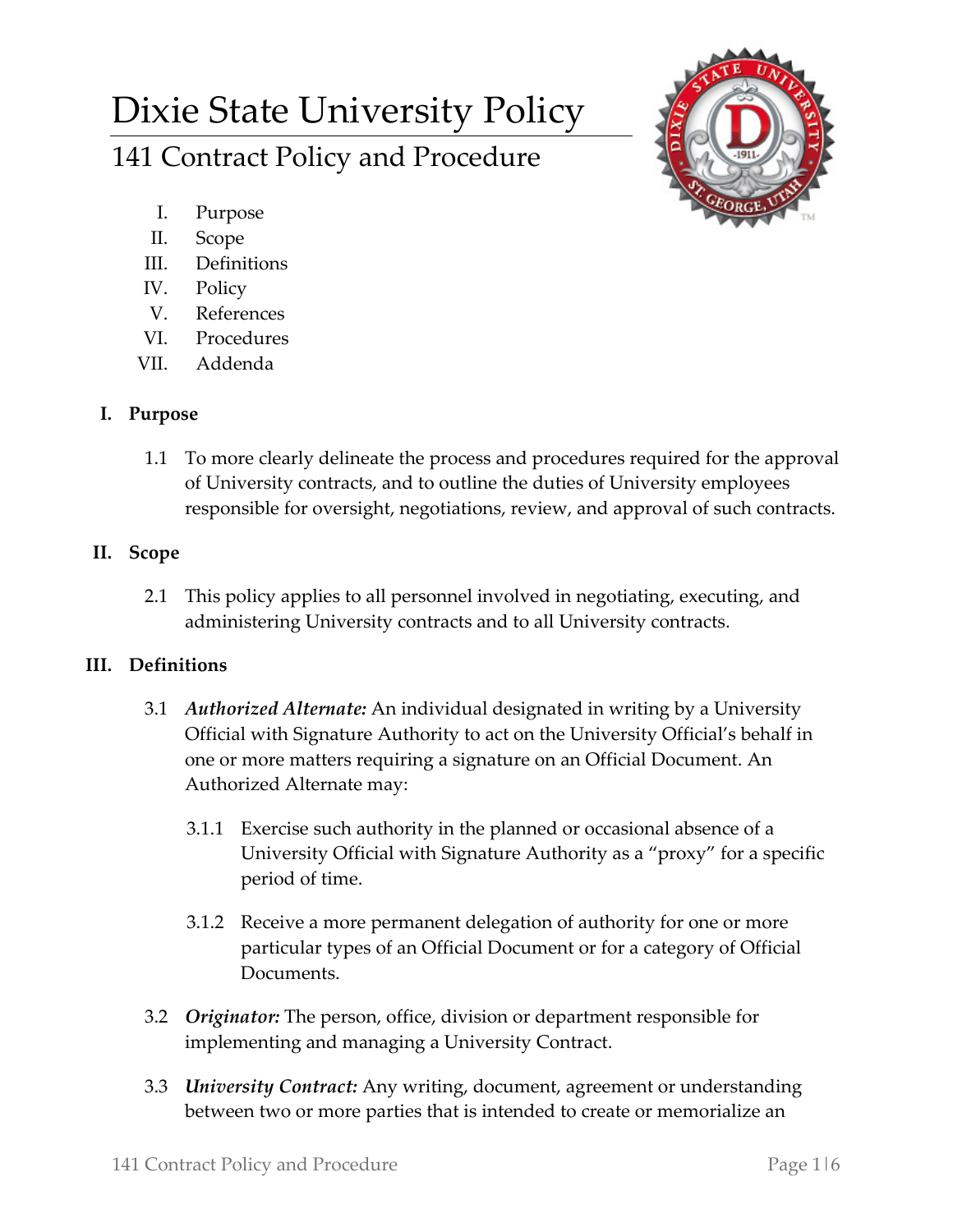obligation or liability on the part of the University or any of its departments, employees (faculty or staff), agents, foundations, or other units. A contract may or may not involve the payment of money.

- 3.3.1 A University Contract includes, but is not limited to, any document called a Contract, an Agreement, a Memorandum of Understanding, a Letter of Agreement, or similar terminology.
- 3.3.2 Examples of University Contracts subject to this policy include, but are not limited to: affiliation agreements, athletic sponsorship agreements, business associate agreements, clinical service agreements, coaching contracts, collaborative agreements, community and institutional partnerships, consulting agreements, continuing education agreements, financial services agreements, leases, intellectual property rights agreements, internship agreements, licensing agreements, material transfer agreements, purchasing agreements, user agreements, research agreements (sponsored and non-sponsored), services agreements, "terms and conditions" referenced in a purchase order or quote, and waivers of liability.
- 3.3.3 A University Contract includes the initial University Contract and every amendment to, and any renewal or extension of such University Contract.
- 3.4 *University Contract Workflow:* The work-flow review and approval process implemented and managed by the Office of General Counsel.
- 3.5 *University Official with Signature Authority:* The University President and any individual holding an executive-level position at the University as a member of the President's Cabinet with authority to sign Official Documents pertaining to the individual's area of authority, as outlined in University Policy 149: Signature Authority and 149a: Signature Authority for Official University Documents.

## **IV. Policy**

- 4.1 The University is only bound by a University Contract that has been approved in accordance with this policy and which has been executed by the proper University Official with Signature Authority or Authorized Alternate.
	- 4.1.1 This policy applies regardless of financial commitment whether a University Contract is an expense contract (the University is paying money), revenue contract (the University is receiving money), or a zerodollar contract (no money is exchanged but there are other obligations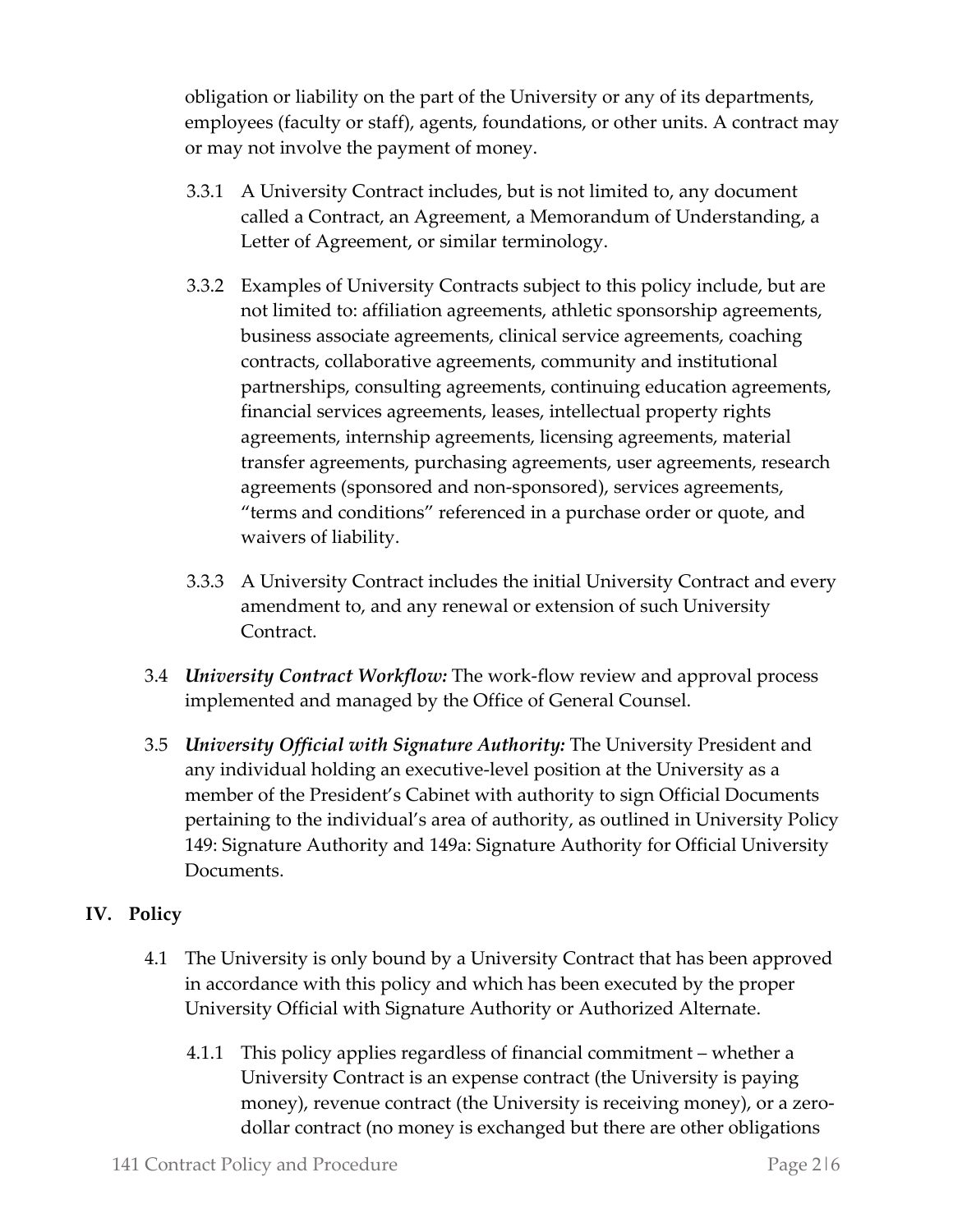the University is required to perform).

- 4.1.2 Oral contracts and informal agreements via e-mail, verbal, or other means are prohibited. Although a contract may be formed and binding on the University even if not in a formal executed writing, all University Contracts should be reduced to writing and must conform to this policy.
- 4.2 Every University Contract must be submitted to the University Contract Workflow and, following approval by the Office of General Counsel, be executed by a University Official with Signature Authority or Authorized Alternate.
	- 4.2.1 Exemptions
		- 4.2.1.1 A University Contract may be approved and executed outside the University Contract Workflow if:
			- 4.2.1.1.1 The University Contract is a standard purchase agreement under \$5,000 that requires no performance by the University other than payment;
				- 4.2.1.1.1.1 The value of a University Contract is determined based on the cumulative total dollar value over the entire term. For example, if the University agrees to pay \$2,000 annually for a three-year term, the value of the University Contract is \$6,000;
		- 4.2.1.2 The University Contract does not contain any special terms obligating the University beyond what is required of any other purchaser; and
		- 4.2.1.3 The Originators and University Official with Signature Authority have attended a mandatory training and secured approval from the Office of General Counsel prior to executing any University Contracts without legal approval.
	- 4.2.2 A University Contract created by using an Office of General Counselapproved University form (template) agreement does not require submission to the University Contract Workflow for legal review and approval if (a) no changes are made to the Office of General Counselapproved form (template) other than filling in blanks (such as dollar amounts, term and details of the specific business transaction), **and** (b) the value of the University Contract is within the signature authority of the University Official with Signature Authority or Authorized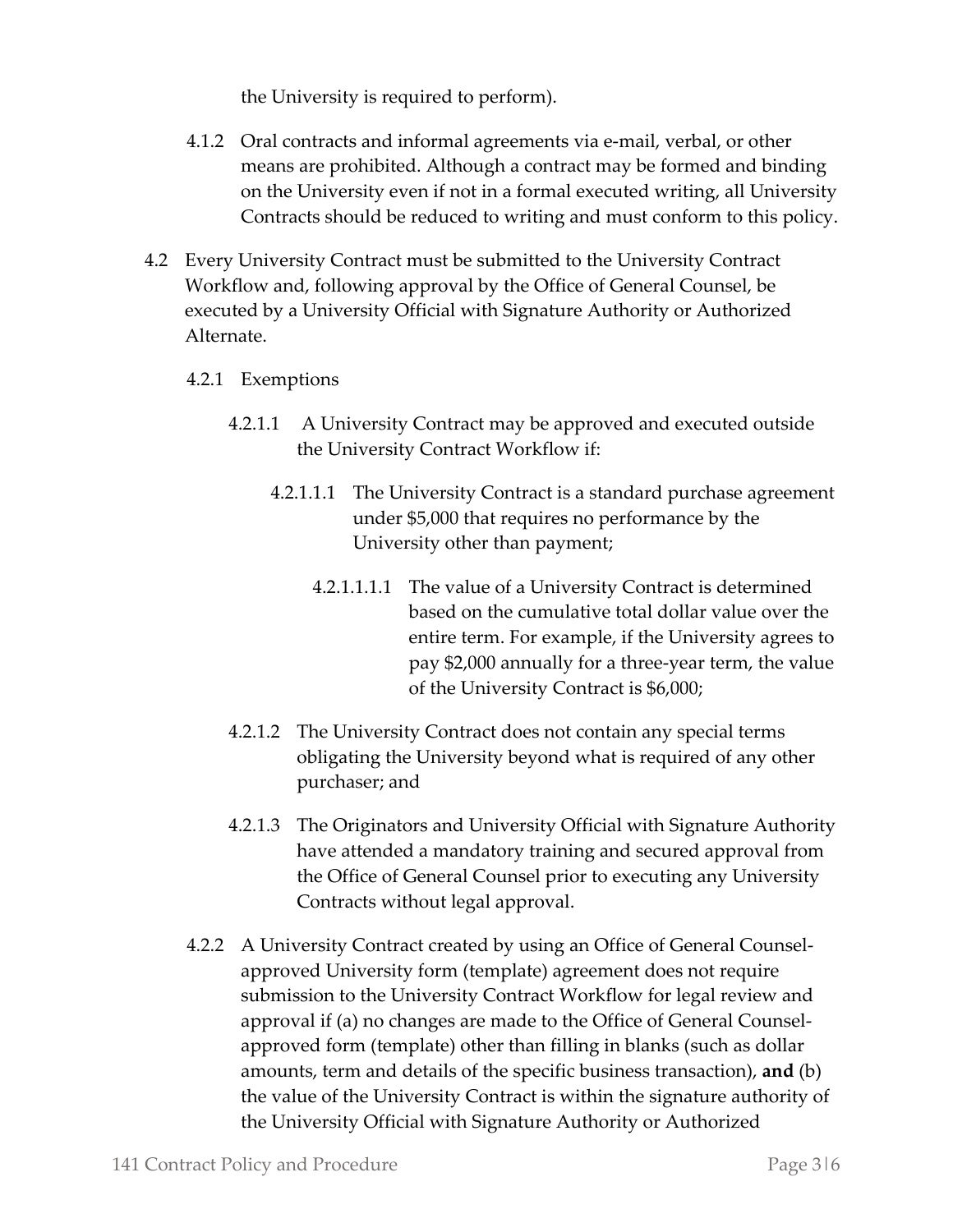Alternate. If an Office of General Counsel-approved form (template) is available, the approved form should be used instead of a vendor or third-party form.

- 4.2.3 Other exemptions may be granted on a case-by-case basis at the discretion of the Office of General Counsel.
- 4.2.4 Although the University strongly disfavors University Contracts that auto-renew indefinitely, in the event a University Contract may renew indefinitely, such University Contract is treated as having an "indeterminate" value and must in all cases be routed through the University Contract Workflow and be approved by the Office of General Counsel.
- 4.3 All University Contracts must be in furtherance of an authorized public purpose and cannot be used to promote private or personal interests of an individual. Any University funds expended or committed in a University Contract must serve a public purpose and the University must receive adequate consideration. A University Contract may not primarily subsidize or benefit a private entity or private individual.
	- 4.3.1 Any potential conflict of interest involving a University Contract must be disclosed, and if feasible, managed pursuant to the University's Conflict of Interest policy, Policy 157.
- 4.4 The Originator is responsible for:
	- 4.4.1 Conducting a due diligence review of a proposed University Contract, prior to submission to the University Contract Workflow, by: (a) reading the proposed University Contract in its entirety to determine that the terms of the proposed University Contract conform to the Originator's expectations and are satisfactory; (b) confirming that funds are available for payment, if applicable; (c) confirming the University's ability to comply with the proposed University Contract's terms; (d) ensuring all terms and conditions meet the University's business needs; and (e) satisfactorily answering or resolving all of the due diligence questions outlined in Addendum A (See Policy 141a: Contract Due Diligence Considerations):
		- 4.4.1.1 If the terms of the proposed University Contract are not satisfactory, the Originator should work with the Office of General Counsel to resolve any concerns.
	- 4.4.2 Ensuring a University Contract is properly submitted to the University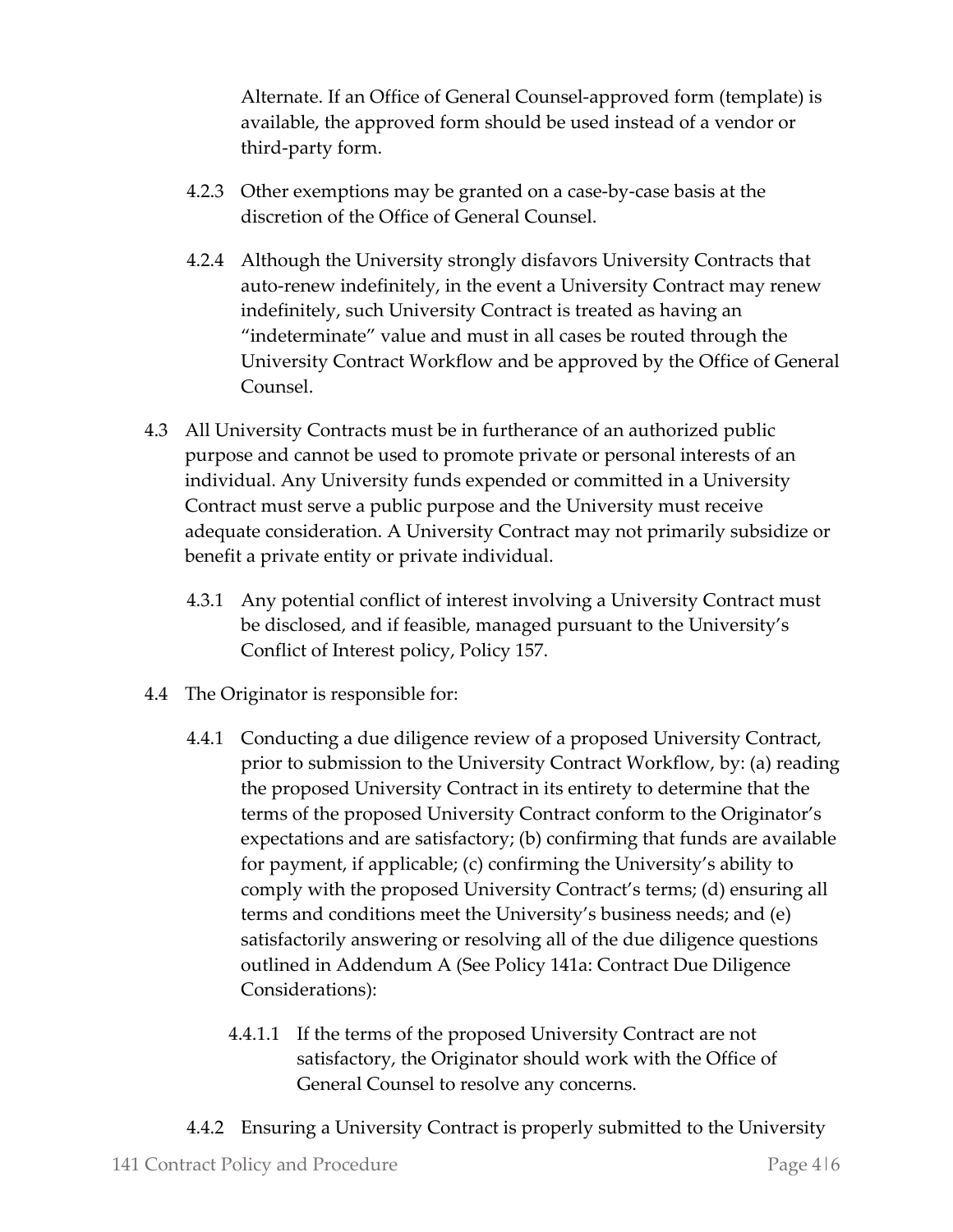Contract Workflow and signed by the appropriate University Official with Signature Authority or Authorized Alternate.

- 4.4.3 The Originator is ultimately responsible for tracking and ensuring the University's performance of the University Contract.
- 4.5 The Office of General Counsel is available to assist with drafting, negotiating, reviewing, and navigating the University Contract Workflow.

#### **V. References**

- 5.1 DSU Policy 141a: Contract Due Diligence Considerations
- 5.2 DSU Policy 149: Signature Authority
- 5.3 DSU Policy 149a: Signature Authority for Official University Documents
- 5.4 DSU Policy 157: Conflict of Interest

#### **VI. Procedures**

- 6.1 The Originator is responsible for conducting due diligence and a preliminary review of a University Contract and for ensuring compliance with Subsection 4.4 of this policy and Addendum A (See Policy 141a: Contract Due Diligence Considerations).
- 6.2 The Originator is responsible for fully submitting a University Contract to the University Contract Workflow.
- 6.3 The Office of General Counsel shall review a proposed University Contract and determine whether to approve as submitted, or will otherwise work with Originator on any needed revisions.
- 6.4 Once approved by the Office of General Counsel, a University Contract may be submitted by the Originator to the appropriate University Official with Signature Authority or Authorized Alternate for signature.

#### **VII. Addenda**

7.1 Addendum A: 141a: Due Diligence Considerations

Policy Owner: General Counsel Policy Steward: Assistant General Counsel

141 Contract Policy and Procedure **Page 516** Page 516 History: New Fall 2021 Approved 11/12/21